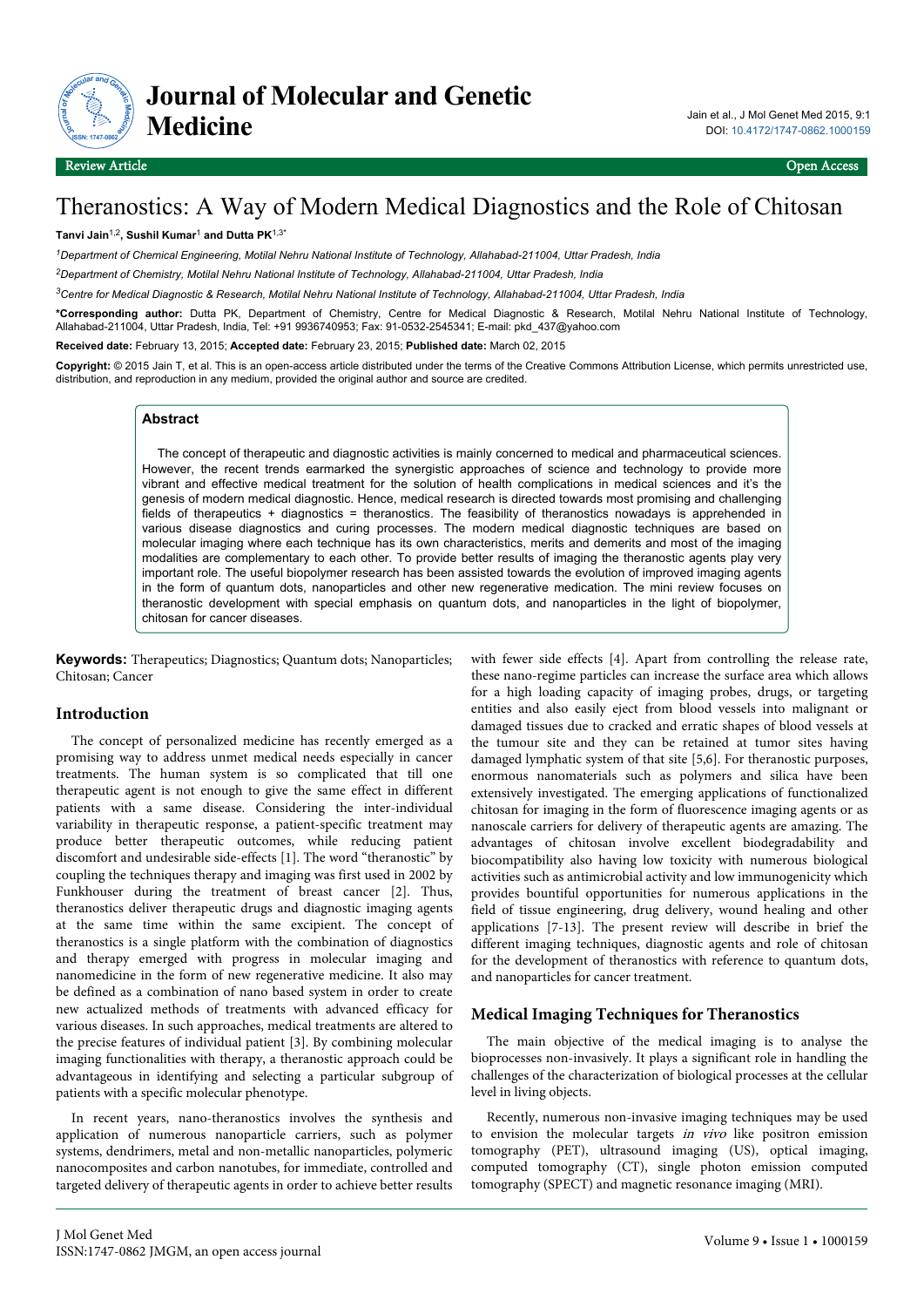These techniques consists of two types i.e., primarily molecular imaging techniques and primarily morphological/anatomical imaging techniques [14]. Primarily molecular imaging are characterized by high sensitivity, also include optical imaging and PET/SPECT; while, the second one are highlighted by high spatial resolution, like in CT, US and MRI [14,15]. Each procedure has its own properties in terms of its working, sensitivity, intricacy, period for data analysis and its cost.

Nowadays, integrated molecular/anatomical systems (e.g., SPECT/CT) have been adopted to combine the strengths of individual imaging techniques due to the fact that it can detect the molecular targets that are most important part in any of the disease identifying processes [16,17]. The different imaging modalities are generally considered complementary to each other [18,19]. The molecular imaging techniques with its characteristics, merits and demerits are shown in Figure 1.



# **Basic Constituents for Fabrication of Theranostic Agents**

In medical diagnostic the contrast agents paly a very important role. Hence, designing of theranostic agents are very significant one. The main components of theranostic agents include payload carrier, payload, targeting ligands, signal emitters. The details constituents of any theranostic agents are explained in Figure 2.

The signal emitter consists of unique magnetic, optical, or radioactive properties. The drug may be any peptides, anti-cancer drugs, nucleic acids or therapeutic proteins where polymeric materials act as a drug carrier. Normally, modified polymers have its multifunctional groups like -COOH, -SH, -OH etc., which can provide multiple properties. Hence, both emitter and curative drugs can either be covalently conjugated to the surface of the drug carrier or noncovalently attached on theranostic carrier through aquaphobic or electrostatic interplay [20,21].

Mostly, natural polymers having biodegradable properties are mostly used in biomedical practices like tissue engineering, wound healing, drug delivery etc., finally, targeting ligands with tremendous

biocompatibility to tumor cells are always attached on the surface of the carriers [22]. Therefore, theranostics agents have enormous merits because they allow in situ targeted drug delivery, imaging and controlled release of drugs to tumor site.



# **Medication with Theranostic Chitosan Based Quantum Dots (QDs)**

Fluorescent semiconductor nanocrystals, well known as quantum dots (QDs), are a breakthrough modality in the fields of theranostics. Their optical properties can be modified by varying its size of the particle and configuration. These inorganic fluorescent nanocrystals comprise groups of III–V (i.e. InP and InAs); II–VI (i.e. CdSe and CdTe) semiconductor entities. The main drawback of QD's based theranostic carriers is its toxicity and irregularity [23,24]. The authors' laboratory has developed a highly luminescent chitosan-l-cysteine functionalized CdTe QDs film with the positive result of antibacterial study which reveals that the synthesized QDs based chitosan film is a promising candidate for wide range of biomedical applications [25].



Ho et al. [26] displayed the intracellular detachment of polymer DNA complexes which further analysed by QD FRET (Fluorescence Resonance Energy Transfer). The researchers developed streptavidinfunctionalized, Cy5-labeled chitosan which was combined to QD-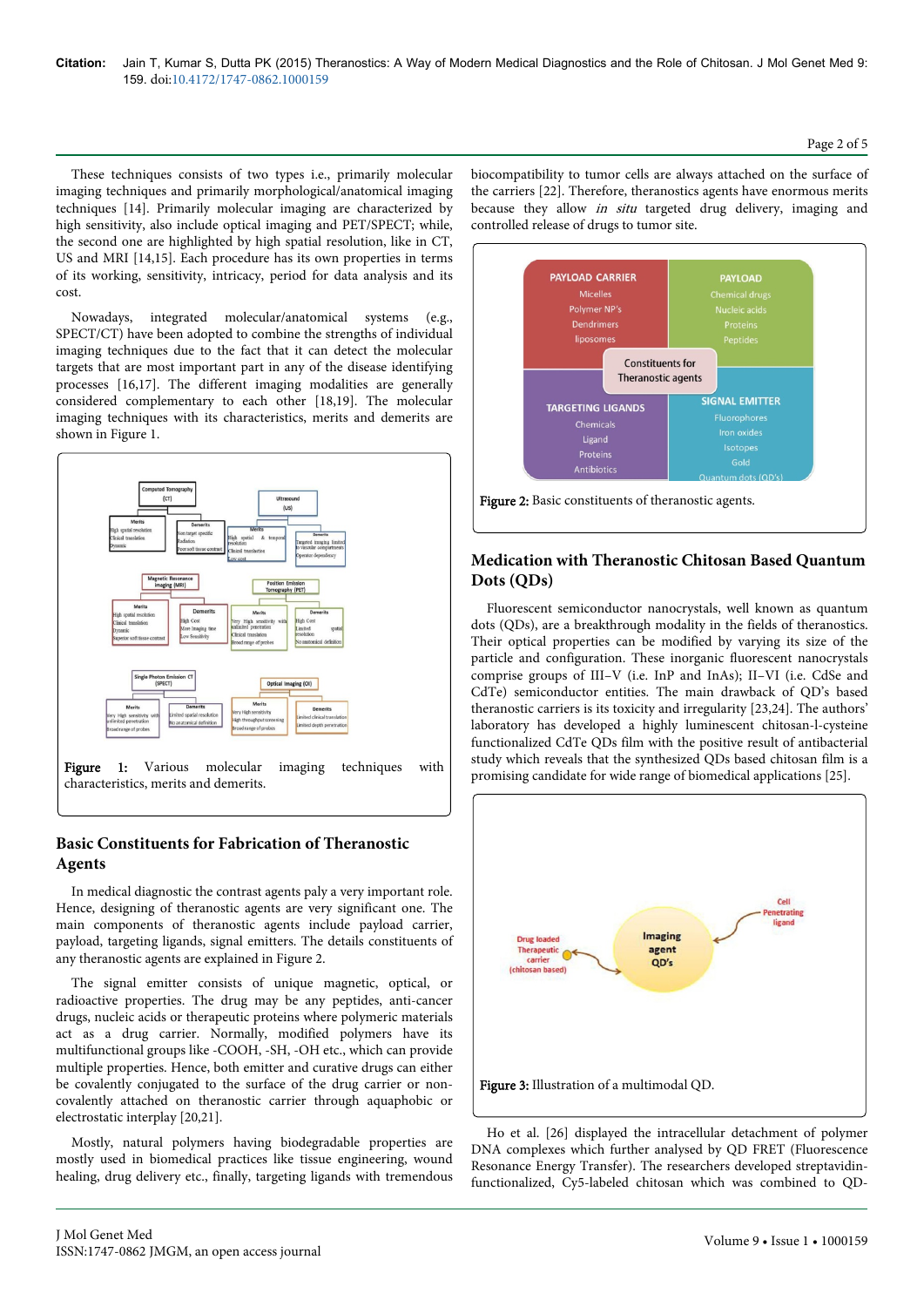#### labeled pDNA through chemical bonding between biotin streptavidin. QD FRET studies was also studied using confocal microscopy at different time intervals after transfection in Human Embryonic Kidney 293 (HEK293) cells to study unpackaging of chitosan -p DNA aggregates. These analysis indicates that at 24 h after transfection, polyplexes were bounded in the perinuclear domain, whereas at 72 h post-transfection, polyplexes were disengaged and DNA was located in the nucleus without any signal emitted from chitosan (Cy5) [26].

Figure 3, shows the illustration of QD which serves as both a diagnostic agent (imaging) and a nanocomposites to incorporate multiple functional techniques, like a targeting ligand (peptide, antibody, or protein) and a therapeutic carrier.

In another study, Qiang et al. [27] prepared CdSe/ZnS quantum dot-encapsulated chitosan hybrid nanospheres (CS-QD) and then internalized by diseased tumor cells and it behaves like a labelling agent in cell imaging performed by confocal microscopy. CS-QD hybrid nanospheres also analysed for tumor in mice and accrued at tumor site by the route of blood circulation based on intravenous injection. Chitosan nanospheres will give the protection in both colloidal and optical stability arising from QDs. Likewise, the encapsulated QDs will give fluorescence on polymer nanospheres and thus polymer nanospheres will appear in cells and bodies.

Ma et al. [28] fabricated carboxymethyl chitosan-CdTe quantum dots. carboxymethyl chitosan on the surface of CdTe QDs had strong binding ability with  $Zn^{2+}$  results in the advancement of the fluorescence of CdTe QDs. Wee et al. [29] synthesised chitosan encapsulated QDs to deliver human epidermal growth factor receptor 2 (HER2) si-RNA to MCF-7 (human breast adenocarcinoma-7) and SKBR3 - human breast cancer cell line cells, where, the surface of the QD–chitosan composite was altered with the help of HER2 antibodies to attain targeted delivery of si-RNA to HER2 receptors. SKBR3 cells presented a larger number of HER2 receptors and as a consequence, more internalization was found in SKBR3 cells when distinguished with MCF-7 cells. After comparison with the control, HER2 gene expression levels were reduced to 80% when QD-chitosan composite was used to deliver HER2 si-RNA.

In another approach, Yuan et al. [30] synthesised blue-light emitting ZnO quantum dots with chitosan for targeted drug delivery specifically for tumours and they proposed that new generation of QDs with anti-cancer drug encapsulated with biocompatible polymer like chitosan provides a great platform to deliver tumor-targeted drugs and its analysis. Nontoxic water-soluble ZnO QDs with long haul fluorescence activity were also prepared by a chemical method using hydrolysis, encapsulated with chitosan and loaded with anti-cancer drug in which chitosan upgraded the stability of prepared quantum dots and thus can provide a better drug release nanocarrier for targeted drug delivery diagnosis as well as its treatment [30]. Thus, QDs had proved themselves as an impressive imaging agent for in vitro and in vivo purposes.

# **Medication with Theranostic Chitosan Based NP's**

There has been colossal number of researches to explain polymerbased (like PEG, PLGA, Hyaluronic acid (HA) etc.) theranostic agents by characteristics of advantageous encapsulation properties of polymers. Presently, variety of chitosan based nanoparticles is widely in use for the cancer therapy, drug delivery and its diagnostics purposes. Yoon et al. [31] prepared glycol chitosan (GC)-based nanoparticles (CNPs) serve as useful nanocarriers that can effectively entrap both chemotherapy drugs and si-RNA to attain maximum efficacy by overcoming resistance. Doxorubicin, DOX-encapsulated CNPs (DOX-CNPs) or Bcl-2 si-RNA-encapsulated CNPs (si-RNA-CNPs) was evaluated and their physiochemical properties, including size, surface properties and pH sensitive behavior were studied, regardless of the different physical features of DOX and Bcl-2 si-RNA and the researcher confirms that CNP platform applied to two different types of drugs results in similar in vivo bio distribution and chemical kinetics, embellishing treatment in a dose-dependent manner [31]. In another study, Na et al. [32] fabricated chitosan nanoparticles which carry cyanine dye, Cy 5.5 for live imaging and nanoparticles loaded with paclitaxel for cancer treatment. Their work investigated glycol chitosan NPs with hydrophobic 5β-cholanic acid after chemical modification to confer the confined area of nanocarrier for encapsulation of the drug. As a result it was proposed that the remarkable tumor-targeting capability in numerous tumor models discovered from main factors as in vitro/in vivo stability, its contort, hasty uptake by target tumor cells. The outcome of this study suggested that the tumor-targeting capability was facilitated by long circulation and invasion through angiogenic vessels in tumor tissue. In 2013, Srinivasan et al. [33] described the synthesis of infrared dye, IR820-chitosan conjugates, potentials multipurpose imaging system for hyperthermia use in cancer treatments. These nanoconjugates had been formed by covalent reaction of chitosan to a carboxyl derivative IR820, and its optical imaging and hyperthermia uses. IR820-chitosan conjugates were able to achieve heat upon exposure through laser and produce hyperthermic cell growth inhibition in cancer cell lines in MES-SA (human sarcoma cell line), SKOV-3 and Dx5 (antibody reagent). The comparative evaluation also reported that amount of reticence of the cell growth due to hyperthermia was notably more in IR820 chitosan than IR820 which is present in MES-SA/Dx5 cells. Recently, Zhao et al. synthesised mesostructured  $Fe<sub>3</sub>O<sub>4</sub>/chiosan$ nanoparticles along with doxorubicin (DOX) as a drug was delivered. Experimental results confirm that the synthesized mesostructured Fe3O<sup>4</sup> /chitosan is a nimble nanocarrier for delivery of drugs owing to both its pH-related properties and efficiency [34]. In another research, Lianjiang et al. [35] synthesised nanoscaled light-triggered nitric oxide (NO) carrier using chitosan and S-nitrosothiols and then encapsulated silver sulfide quantum dots (Ag<sub>2</sub>S QDs). The cell imaging was tested successfully, indicated that the Ag2S-CS-SNO nanospheres could emit good amount of NIR fluorescence and release NO in living cells for disease treatments [35].

Using different approach, lanthanide loaded iron oxide doped with chitosan nanoparticles were synthesised its optical imaging ability was imitated from doping of photostable lanthanide ions e.g.  $Eu^{3+}$  and  $Tb^{3+}$ . In the new method, lathanide ions were taken rather than any QDs which might cause photo bleaching effect due to interaction with solvent entities and reactive molecules such as oxygen or ions dissolved in solution when those are exposed to a variety of tough environment [36]. Maria et al. [37] developed chitosan colloidal nanocarriers for the controlled delivery of drug docetaxel and reported that docetaxel remains completely effective during its encapsulation into the nanocarriers and thus nanocarriers transported docetaxel into cancer cells actively which resulted in a momentous increment in its antiproliferative properties which can really be useful in the field of theranostics [37].

#### Page 3 of 5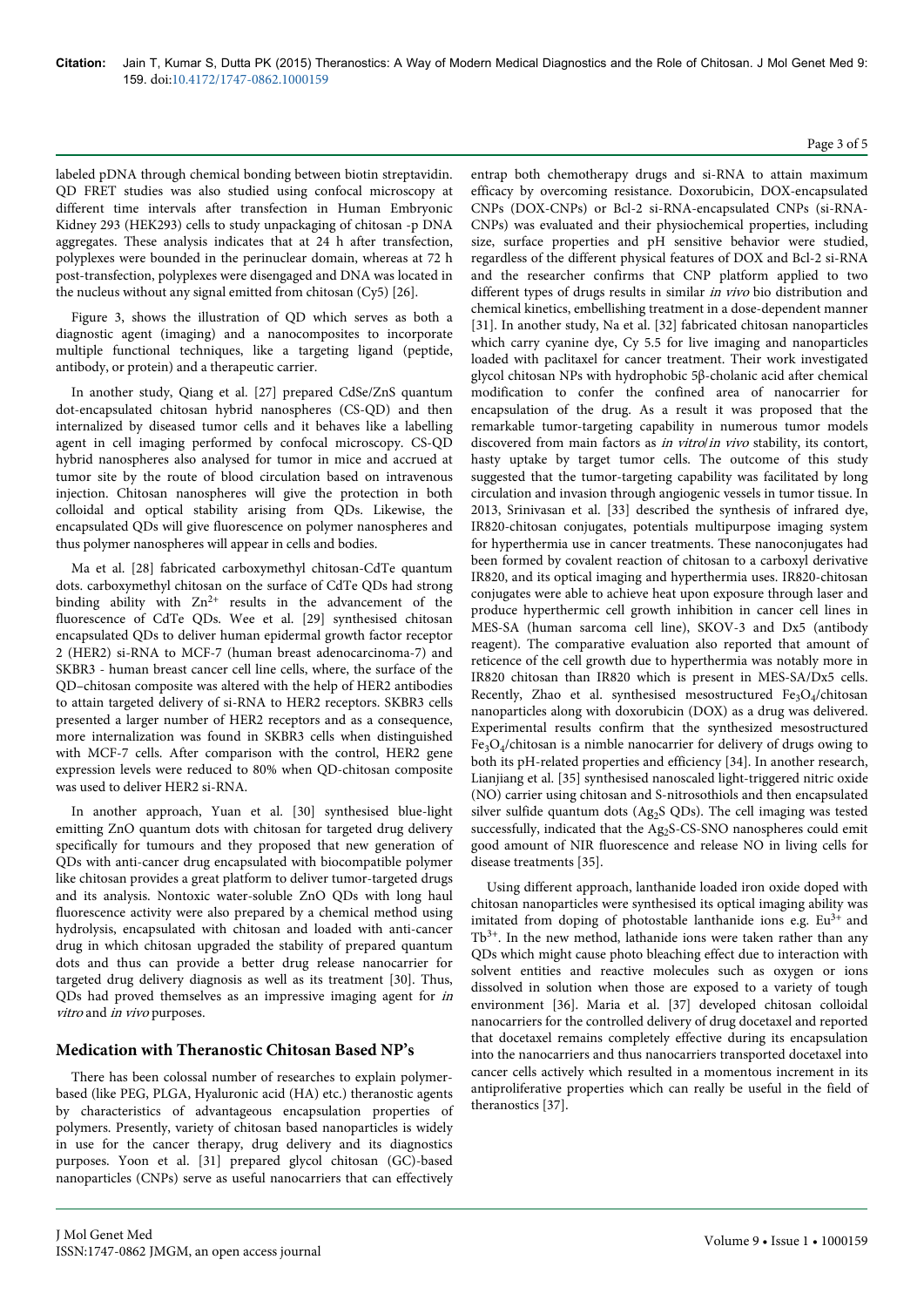### **Conclusion**

In this review, recent effort in the evolving field of theranostics, we have mentioned chitosan theranostic agents in different formulations like nanoparticles and quantum dots. Due to the biological properties of chitosan, a lot of work can be done in the field of medical diagnosis for various disease treatments. Researchers have created chitosan based nanoparticle and quantum dots systems that can be used for cancer therapy, for transfer of anticancerous drugs and indicative imaging agents. The emerging applications of functionalized chitosan/ chitin for imaging in the form of fluorescence contrast agents or as nanoscale vehicles for delivery of therapeutics, is a great area that can be used for various biomedical applications. The evolution of nanotechnology has proposed a great breakthrough to promote the development of innovative theranostics. After inclusive analysis on immunotoxicity and cytotoxicity of theranostics agents the inclusion of theranostics into routine health care and diagnostic may thus become possible as a substantial tool of embodied and therapeutic medication.

#### **Acknowledgements**

One of the authors (TJ) wishes gratefulness to Dr. Sadhana Sachan, Head of the Chemical Engineering Department and Director Prof. P. Chakrabarti, Motilal Nehru National Institute of Technology, Allahabad, India, for providing the stipend, TEQIP II Grant of the Institute in the form of financial support for the research work.

#### **References**

- 1. [Kalia M \(2013\) Personalized oncology: recent advances and future](http://www.ncbi.nlm.nih.gov/pubmed/22999010) [challenges. Metabolism 62 Suppl 1: S11-14.](http://www.ncbi.nlm.nih.gov/pubmed/22999010)
- 2. Funkhouser J (2002) Reintroducing pharma: Theranostic revolution. Curr. Drug Discovery 2.
- 3. [Jokerst JV, Gambhir SS \(2011\) Molecular imaging with theranostic](http://www.ncbi.nlm.nih.gov/pubmed/21919457) [nanoparticles. Acc Chem Res 44: 1050-1060.](http://www.ncbi.nlm.nih.gov/pubmed/21919457)
- 4. [Muthu MS, Leong DT, Mei L, Feng SS2 \(2014\) Nanotheranostics](http://www.ncbi.nlm.nih.gov/pubmed/24723986)  [application and further development of nanomedicine strategies for](http://www.ncbi.nlm.nih.gov/pubmed/24723986) [advanced theranostics. Theranostics 4: 660-677.](http://www.ncbi.nlm.nih.gov/pubmed/24723986)
- 5. [Maeda H, Nakamura H, Fang J \(2013\) The EPR effect for](http://www.ncbi.nlm.nih.gov/pubmed/23088862) [macromolecular drug delivery to solid tumors: Improvement of tumor](http://www.ncbi.nlm.nih.gov/pubmed/23088862) [uptake, lowering of systemic toxicity, and distinct tumor imaging in vivo.](http://www.ncbi.nlm.nih.gov/pubmed/23088862) [Adv Drug Deliv Rev 65: 71-79.](http://www.ncbi.nlm.nih.gov/pubmed/23088862)
- 6. [Maeda H \(2012\) Macromolecular therapeutics in cancer treatment: the](http://www.ncbi.nlm.nih.gov/pubmed/22595146) [EPR effect and beyond. J Control Release 164: 138-144.](http://www.ncbi.nlm.nih.gov/pubmed/22595146)
- 7. [Freier T, Koh HS, Kazazian K, Shoichet MS \(2005\) Controlling cell](http://www.ncbi.nlm.nih.gov/pubmed/15949553) [adhesion and degradation of chitosan films by N-acetylation.](http://www.ncbi.nlm.nih.gov/pubmed/15949553) [Biomaterials 26: 5872-5878.](http://www.ncbi.nlm.nih.gov/pubmed/15949553)
- 8. Dutta J, Chattopadhyaya MC, Tripathi VS, Dutta PK (2004) Chitin & Chitosan: Novel biomaterials waiting for future developments. J Polym Mater 21: 321-332.
- 9. Rinaudo M (2008) Main properties and current applications of some polysaccharides as biomaterials. Polym Int 57: 397-430.
- 10. Jain T, Dutta PK (2011) Chitin Nanoparticles for Drug Delivery: Preparation, characterization and evaluation Asian Chitin J 7: 13-18.
- 11. Dutta PK, Dutta J, Tripathi VS (2004) Chitin and chitosan: Chemistry, properties and applications. Journal of Scientific and Industrial Research 63: 20-31.
- 12. Dutta J, Dutta PK (2005) Chitin and chitosan: Opportunities & challenges. SSM International Publication, Midnapore, WB .
- 13. [Yi H, Wu LQ, Bentley WE, Ghodssi R, Rubloff GW, et al. \(2005\)](http://www.ncbi.nlm.nih.gov/pubmed/16283704) [Biofabrication with chitosan. Biomacromolecules 6: 2881-2894.](http://www.ncbi.nlm.nih.gov/pubmed/16283704)
- 14. [Kircher MF, Hricak H, Larson SM \(2012\) Molecular imaging for](http://www.ncbi.nlm.nih.gov/pubmed/22469618) [personalized cancer care. Mol Oncol 6: 182-195.](http://www.ncbi.nlm.nih.gov/pubmed/22469618)
- 15. [Huang Y, He S, Cao W, Cai K, Liang XJ \(2012\) Biomedical nanomaterials](http://www.ncbi.nlm.nih.gov/pubmed/22929990) [for imaging-guided cancer therapy. Nanoscale 4: 6135-6149.](http://www.ncbi.nlm.nih.gov/pubmed/22929990)
- 16. [de Smet M, Langereis S, van den Bosch S, Bitter K, Hijnen NM, et al.](http://www.ncbi.nlm.nih.gov/pubmed/23598044) [\(2013\) SPECT/CT imaging of temperature-sensitive liposomes for MR](http://www.ncbi.nlm.nih.gov/pubmed/23598044)[image guided drug delivery with high intensity focused ultrasound. J](http://www.ncbi.nlm.nih.gov/pubmed/23598044) [Control Release 169: 82-90.](http://www.ncbi.nlm.nih.gov/pubmed/23598044)
- 17. [John AE, Luckett JC, Tatler AL, Awais RO, Desai A, et al. \(2013\)](http://www.ncbi.nlm.nih.gov/pubmed/24167080) [Preclinical SPECT/CT imaging of αvβ6 integrins for molecular](http://www.ncbi.nlm.nih.gov/pubmed/24167080) [stratification of idiopathic pulmonary fibrosis. J Nucl Med 54: 2146-2152.](http://www.ncbi.nlm.nih.gov/pubmed/24167080)
- 18. [Willmann JK, van Bruggen N, Dinkelborg LM, Gambhir SS \(2008\)](http://www.ncbi.nlm.nih.gov/pubmed/18591980) [Molecular imaging in drug development. Nat Rev Drug Discov 7:](http://www.ncbi.nlm.nih.gov/pubmed/18591980) [591-607.](http://www.ncbi.nlm.nih.gov/pubmed/18591980)
- 19. [Shi Z, Neoh KG, Kang ET, Shuter B, Wang SC, et al. \(2009\)](http://www.ncbi.nlm.nih.gov/pubmed/20353220) [\(Carboxymethyl\)chitosan-modified superparamagnetic iron oxide](http://www.ncbi.nlm.nih.gov/pubmed/20353220) [nanoparticles for magnetic resonance imaging of stem cells. ACS Appl](http://www.ncbi.nlm.nih.gov/pubmed/20353220) [Mater Interfaces 1: 328-335.](http://www.ncbi.nlm.nih.gov/pubmed/20353220)
- 20. [Veiseh O, Gunn JW, Zhang M \(2010\) Design and fabrication of magnetic](http://www.ncbi.nlm.nih.gov/pubmed/19909778) [nanoparticles for targeted drug delivery and imaging. Adv Drug Deliv](http://www.ncbi.nlm.nih.gov/pubmed/19909778) [Rev 62: 284-304.](http://www.ncbi.nlm.nih.gov/pubmed/19909778)
- 21. [Lewandrowski KU, Gresser JD, Wise DL, Trantol DJ \(2000\)](http://www.ncbi.nlm.nih.gov/pubmed/10721744) [Bioresorbable bone graft substitutes of different osteoconductivities: a](http://www.ncbi.nlm.nih.gov/pubmed/10721744) [histologic evaluation of osteointegration of poly\(propylene glycol-co](http://www.ncbi.nlm.nih.gov/pubmed/10721744)[fumaric acid\)-based cement implants in rats. Biomaterials 21: 757-764.](http://www.ncbi.nlm.nih.gov/pubmed/10721744)
- 22. [Bamrungsap S, Zhao Z, Chen T, Wang L, Li C, et al. \(2012\)](http://www.ncbi.nlm.nih.gov/pubmed/22931450) [Nanotechnology in therapeutics: a focus on nanoparticles as a drug](http://www.ncbi.nlm.nih.gov/pubmed/22931450) [delivery system. Nanomedicine \(Lond\) 7: 1253-1271.](http://www.ncbi.nlm.nih.gov/pubmed/22931450)
- 23. [Zhu ZJ, Yeh YC, Tang R, Yan B, Tamayo J, et al. \(2011\) Stability of](http://www.ncbi.nlm.nih.gov/pubmed/22109277) [quantum dots in live cells. Nat Chem 3: 963-968.](http://www.ncbi.nlm.nih.gov/pubmed/22109277)
- 24. [Medintz IL, Uyeda HT, Goldman ER, Mattoussi H \(2005\) Quantum dot](http://www.ncbi.nlm.nih.gov/pubmed/15928695) [bioconjugates for imaging, labelling and sensing. Nat Mater 4: 435-446.](http://www.ncbi.nlm.nih.gov/pubmed/15928695)
- 25. [Kumar H, Srivastava R, Dutta PK \(2013\) Highly luminescent chitosan-L](http://www.ncbi.nlm.nih.gov/pubmed/23911453)[cysteine functionalized CdTe quantum dots film: synthesis and](http://www.ncbi.nlm.nih.gov/pubmed/23911453) [characterization. Carbohydr Polym 97: 327-334.](http://www.ncbi.nlm.nih.gov/pubmed/23911453)
- 26. [Ho YP, Chen HH, Leong KW, Wang TH \(2006\) Evaluating the](http://www.ncbi.nlm.nih.gov/pubmed/17081642) [intracellular stability and unpacking of DNA nanocomplexes by](http://www.ncbi.nlm.nih.gov/pubmed/17081642) [quantum dots-FRET. J Control Release 116: 83-89.](http://www.ncbi.nlm.nih.gov/pubmed/17081642)
- 27. [Ma Q, Lin ZH, Yang N, Li Y, Su XG \(2014\) A novel carboxymethyl](http://www.ncbi.nlm.nih.gov/pubmed/24211611) [chitosan-quantum dot-based intracellular probe for Zn2+ ion sensing in](http://www.ncbi.nlm.nih.gov/pubmed/24211611) [prostate cancer cells. Acta Biomater 10: 868-874.](http://www.ncbi.nlm.nih.gov/pubmed/24211611)
- 28. [Lin Y, Zhang L, Yao W, Qian H, Ding D, et al. \(2011\) Water-soluble](http://www.ncbi.nlm.nih.gov/pubmed/21388158) [chitosan-quantum dot hybrid nanospheres toward bioimaging and](http://www.ncbi.nlm.nih.gov/pubmed/21388158) [biolabeling. ACS Appl Mater Interfaces 3: 995-1002.](http://www.ncbi.nlm.nih.gov/pubmed/21388158)
- 29. [Tan WB, Jiang S, Zhang Y \(2007\) Quantum-dot based nanoparticles for](http://www.ncbi.nlm.nih.gov/pubmed/17161865) [targeted silencing of HER2/neu gene via RNA interference. Biomaterials](http://www.ncbi.nlm.nih.gov/pubmed/17161865) [28: 1565-1571.](http://www.ncbi.nlm.nih.gov/pubmed/17161865)
- 30. [Yuan Q, Hein S, Misra RD \(2010\) New generation of chitosan](http://www.ncbi.nlm.nih.gov/pubmed/20100604)[encapsulated ZnO quantum dots loaded with drug: synthesis,](http://www.ncbi.nlm.nih.gov/pubmed/20100604) [characterization and in vitro drug delivery response. Acta Biomater 6:](http://www.ncbi.nlm.nih.gov/pubmed/20100604) [2732-2739.](http://www.ncbi.nlm.nih.gov/pubmed/20100604)
- 31. [Yoon HY, Son S, Lee SJ, You DG, Yhee JY, et al. \(2014\) Glycol chitosan](http://www.ncbi.nlm.nih.gov/pubmed/25363213) [nanoparticles as specialized cancer therapeutic vehicles: sequential](http://www.ncbi.nlm.nih.gov/pubmed/25363213) [delivery of doxorubicin and Bcl-2 siRNA. Sci Rep 4: 6878.](http://www.ncbi.nlm.nih.gov/pubmed/25363213)
- 32. [Na JH, Koo H, Lee S, Min KH, Park K, et al. \(2011\) Real-time and non](http://www.ncbi.nlm.nih.gov/pubmed/21513975)[invasive optical imaging of tumor-targeting glycol chitosan nanoparticles](http://www.ncbi.nlm.nih.gov/pubmed/21513975) [in various tumor models. Biomaterials 32: 5252-5261.](http://www.ncbi.nlm.nih.gov/pubmed/21513975)
- 33. [Srinivasan S, Manchanda R, Fernandez-Fernandez A, Lei T, McGoron AJ](http://www.ncbi.nlm.nih.gov/pubmed/23347965) [\(2013\) Near-infrared fluorescing IR820-chitosan conjugate for](http://www.ncbi.nlm.nih.gov/pubmed/23347965) [multifunctional cancer theranostic applications. J Photochem Photobiol](http://www.ncbi.nlm.nih.gov/pubmed/23347965) [B 119: 52-59.](http://www.ncbi.nlm.nih.gov/pubmed/23347965)
- 34. Guanghui Z, Jianzhi W, Xiaomen P, Yanfeng L, Xuemei Y, et al. (2014) Facile Solvo thermal Synthesis of Mesostructured Fe3O4/Chitosan Nanoparticles as Delivery Vehicles for pH-Responsive Drug Delivery and Magnetic Resonance Imaging Contrast Agents. Chem Asian J 9: 546-553.

Page 4 of 5